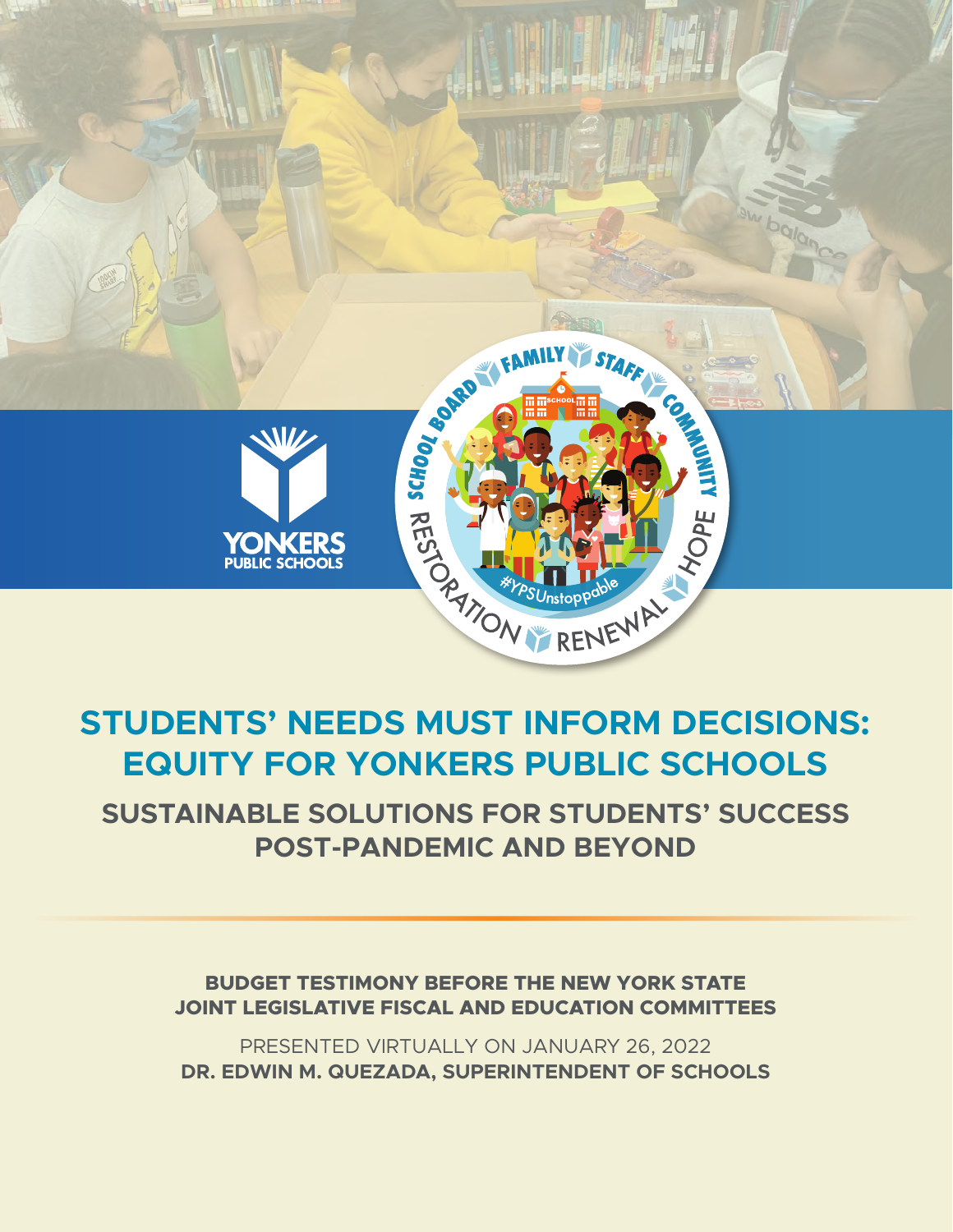# **STUDENTS' NEEDS MUST INFORM DECISIONS: EQUITY FOR YONKERS PUBLIC SCHOOLS**

# **SUSTAINABLE SOLUTIONS POST PANDEMIC AND BEYOND**

Simplished members of the Joint Legislative Fiscal and Education<br>Committees, thank you for the opportunity to address you on behaved of the Yonkers City School District. I am Superintendent of Schools<br>Dr. Edwin M. Quezada Committees, thank you for the opportunity to address you on behalf of the Yonkers City School District. I am Superintendent of Schools Dr. Edwin M. Quezada and I am overjoyed to see you safe and healthy during these challenging times of COVID-19.

This is the 8th time that I have come before you to advocate for Yonkers' remarkable students and their families. The substance of my messages has not changed over these years, Yonkers deserves equitable and sustainable solutions for students' success today and beyond, which needs the commitment and collaboration of State and local leaders who believe there are no excuses when it comes to elevating the learning and lived experiences of young people in urban communities.

#### **Together, we forged a partnership that has made progress towards achieving equity and sustainable funding for Yonkers through Foundational Aid increases over 8 years.**



I submit there is a correlation to our on time graduation during this period.

# **Investment matters. Consistency and leadership matter.**

The City of Yonkers and Yonkers Public Schools are steadfastly committed to sustaining our graduation rate as well as improving all educational outcomes for our students. We need your commitment to sustain and increase our appropriation moving forward.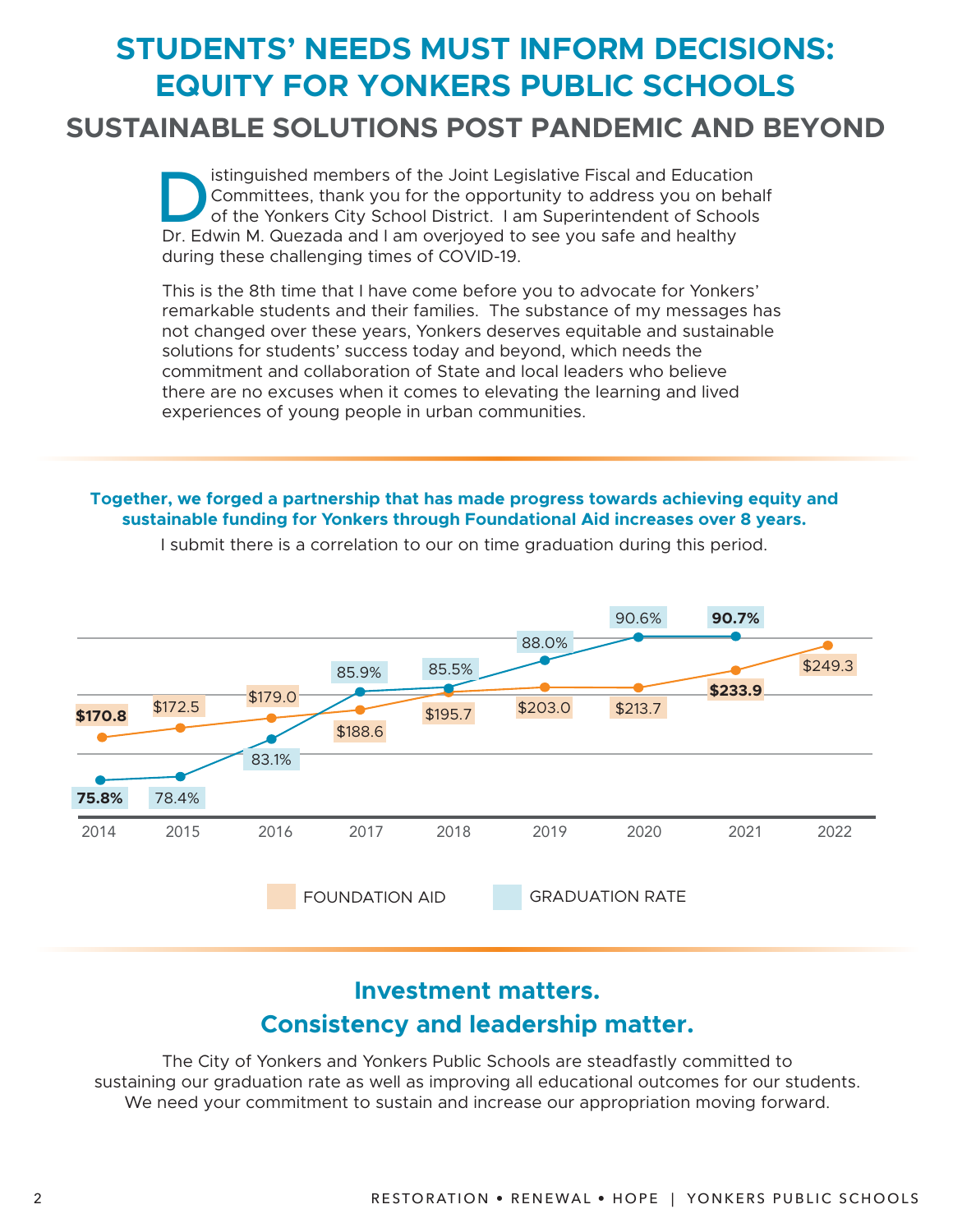# **YONKERS OFFERS FOR YOUR CONSIDERATION SOLUTIONS FOR FY 2023 AND IN THE FUTURE.**

We all recognize the Pandemic has had a devastating impact on the children of the City of<br>Yonkers. Every thread of their social fabric has and will continue to be affected. Througho<br>Yonkers, there is an increase in poverty Yonkers. Every thread of their social fabric has and will continue to be affected. Throughout Yonkers, there is an increase in poverty. More students are experiencing homelessness, food insecurity has risen, children are coping with significant health and mental health issues and we know there will be long-lasting effects from the social-emotional struggles caused by the Pandemic. The American Psychological Association (2020) reported that 51 percent of children between the ages of 13-17 said *"the pandemic makes planning for their future feel impossible."* These struggles are real and merciless for students and families, and manifest in school with major attendance and behavior challenges.

#### These challenges facing our students can be overcome. **As leaders, we must say NO to a deficiency model, NO to remediation, and we must say NO to low expectations from our children, families and, more importantly, from our educators.**

Instead, we must assume a stance that our students are brilliant and ready to achieve, and we must increase expectations for all stakeholders as well as provide equity and opportunities to enrich and accelerate academic and social emotional learning.

# **CONSIDER THESE VIABLE SOLUTIONS FOR THE SUCCESS OF YONKERS PUBLIC SCHOOLS**



### **CONSIDER ADOPTING STATEWIDE DEFINITIONS FOR EQUITY AND INCLUSION.**

Rhodes Perry (he/him) is an award-winning social entrepreneur, best-selling author, and sought-after keynote speaker, who offers in his book, *Belonging at Work*, (2018). Portland, OR: RPC Academy Press, these definitions.

- **EQUITY** is "fair treatment, access, opportunity, and advancement while simultaneously striving to identify and eliminate structural barriers that have prevented the full participation of some groups." (P. 132)
- **INCLUSION** is "cultivating an environment where any individual or group can be and feel welcomed, respected, supported, and valued to fully participate." (P. 133)



# **EARLY CHILDHOOD**

- Increase UPK allocation from **\$13 million** to **\$20 million**
- Increase the number of 3-year-olds eligible for UPK from 136 to 225 students
- Appropriate funding for training for parents of birth-3 children



## **INSTRUCTIONAL TECHNOLOGY**

- Increase the Textbook, Software, and Library materials allocation to **\$5 million**
- Guarantee that access to the internet is free for all students living below the poverty level



## **OUR INFRASTRUCTURE**

- Identify a strategy to increase Yonkers' Building Aid Ratio from **73.5%** to **90%**
- Appropriate a **\$100 million** block grant to build two additional schools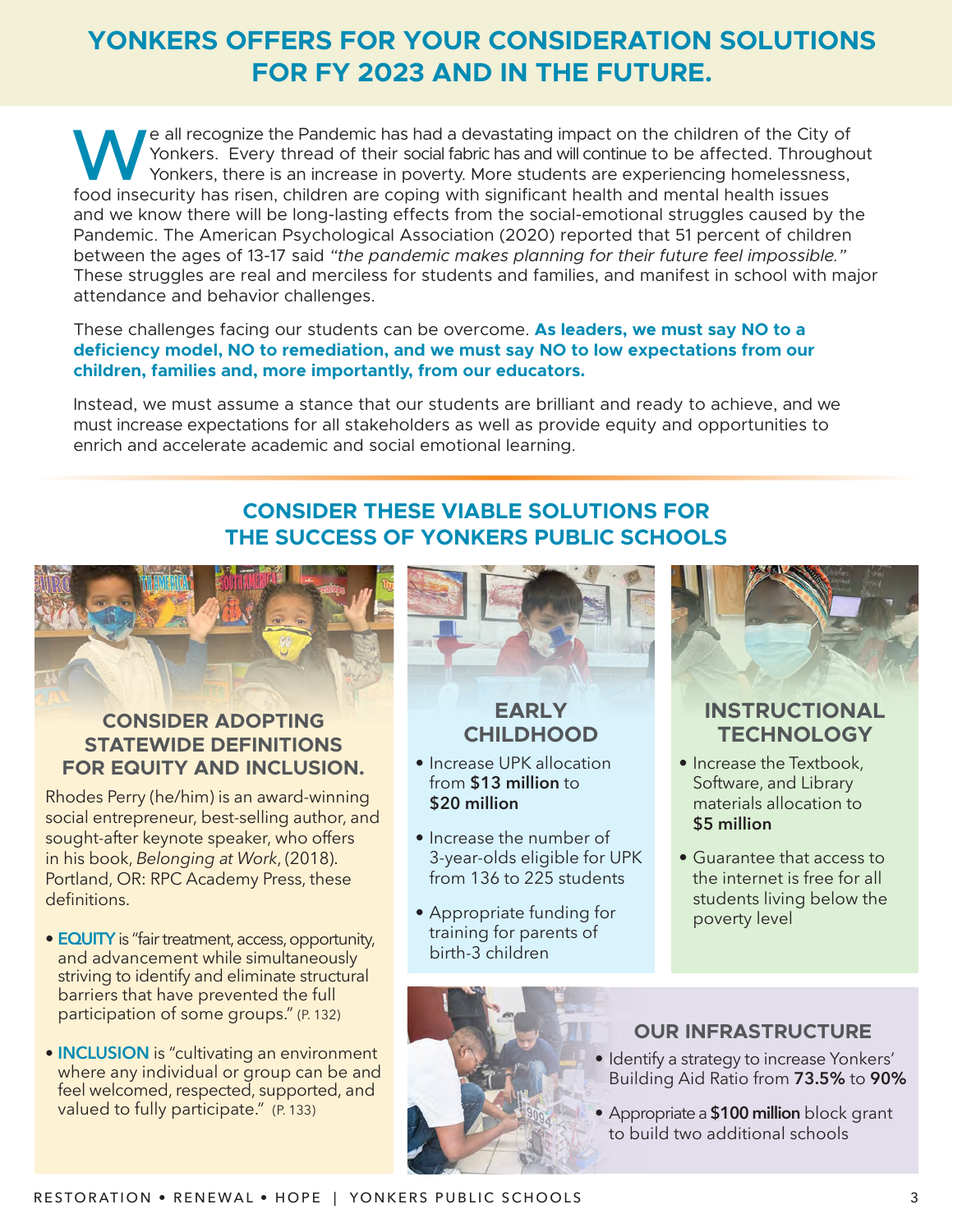# **CONSIDER THESE VIABLE SOLUTIONS FOR THE SUCCESS OF YONKERS PUBLIC SCHOOLS**



#### **HEALTH & SOCIAL EMOTIONAL SUPPORT**

- Fully fund Health Services for Yonkers Public and Non-Public Schools by increasing funding from **\$1.2 million** to **\$7.8 million**.
- Allocate targeted funding specifically to open additional health clinics in community schools to provide wraparound services
- Allocate funding to partner with providers to provide social emotional support



## **CAREER & TECHNICAL EDUCATION (CTE)**

- Appropriate funding for CTE to **include over 1,300 ninth grade students** in the funding calculation
- Appropriate funding to offer paid internships to students in Grade 12 who are graduating with a CTE endorsed diploma
- Appropriate funding to create pathways aligned with new employment needs.



## **MULTI-LINGUAL LEARNERS & STUDENTS WITH DISABILITIES**

- Increase funding for Multi-lingual Learners and SWD to support students and families academic and social-emotional needs
- Declare a state of crisis and increase funding to prepare teachers in these two areas
- Demand that the Federal Government fully funds IDEA for Yonkers



### **RE-CURRENT REVENUE**

- **Permanently** allocate the **\$12 million** in Bullet Aid
- Increase the Yonkers Video Terminal Allocation from **\$19.6** to **\$25 million**
- Increase Yonkers Academic Enhancement Aid from **\$17 million** to **\$22 million**



The academic year 2022-2023 must<br>be a year for **Restoration, Renewal<br>and Hope**. For Yonkers to resolve it<br>long-standing structural problems, the be a year for **Restoration, Renewal and Hope**. For Yonkers to resolve its long-standing structural problems, the viable solutions offered in this document as my testimony must be accomplished. These solutions offer a dynamic educational corrective plan to robustly revitalize our public schools and thereby our community. These recommended solutions will continue to provide sustainable support postpandemic and beyond.

Let me reiterate, as leaders we must say NO to a deficiency model, NO to remediation, and we must say NO to low expectations from our children, families and, more importantly, from our educators.

#### **Please join Yonkers Public Schools' fight for the survival of our public education system.**

Year after year, Yonkers teachers, administrators and staff rise to the challenge to accomplish remarkable academic success for all of our students to achieve their potential. We take pride in the community that we proudly serve.

Respectfully submitted.

#### **Dr. Edwin M. Quezada** SUPERINTENDENT OF YONKERS PUBLIC SCHOOLS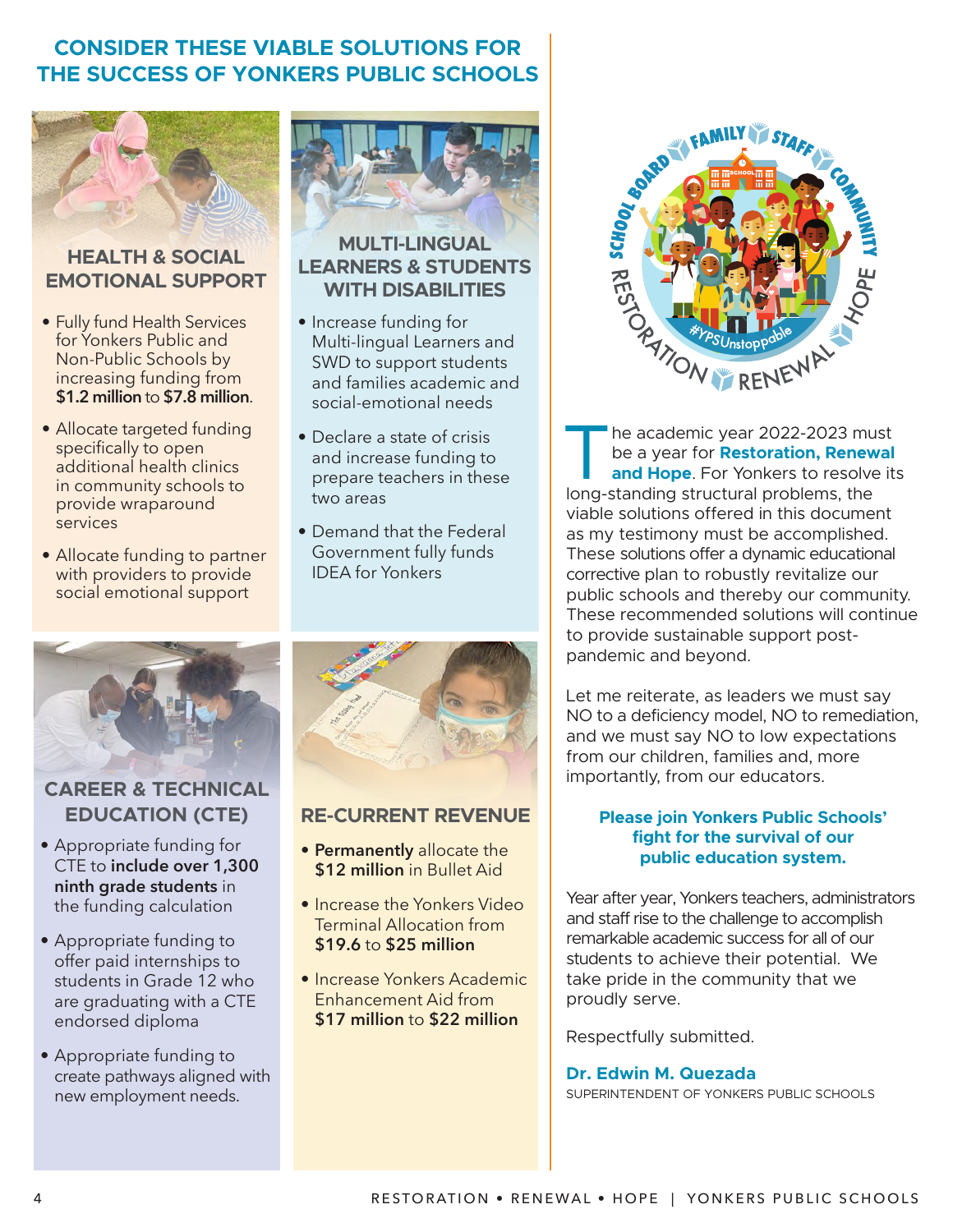# **YONKERS STUDENTS TODAY**

# **29,912 Urban Students**

### **Prekindergarten-Three to Grade Twelve Students**

- **•** Prekindergarten 3 & 4 **1,487**
- Kindergarten to 12 **23,165**
- Students with Disabilities in Out-of-District Schools **540**
- **18,273** Economically Disadvantaged (75%)
- **4,315** Students with Disabilities (18%)
- **2,988** English Language Learners (12%)
- **15,463** Hispanic (61%)
- **4,084** African American/Black (16%)
- **5,645** White, Asian/Pacific Islander, American Indian, Multi-Racial (22%)

#### **Yonkers Students attend:**

- Charter Schools **795 students**
- City of Yonkers Parochial/Private Schools **3,925 students**

*These students receive transportation, textbooks, library resources, nursing services, pupil support services, Title I, II and III funds and special education services.*

> **Recognize the difference in Yonkers' population and poverty levels compared to other Westchester County school districts.**

**Yonkers' students reside in Westchester County and deserve to have the same educational experiences and opportunities as their peers throughout the County.**

**4,720**

**25,192**